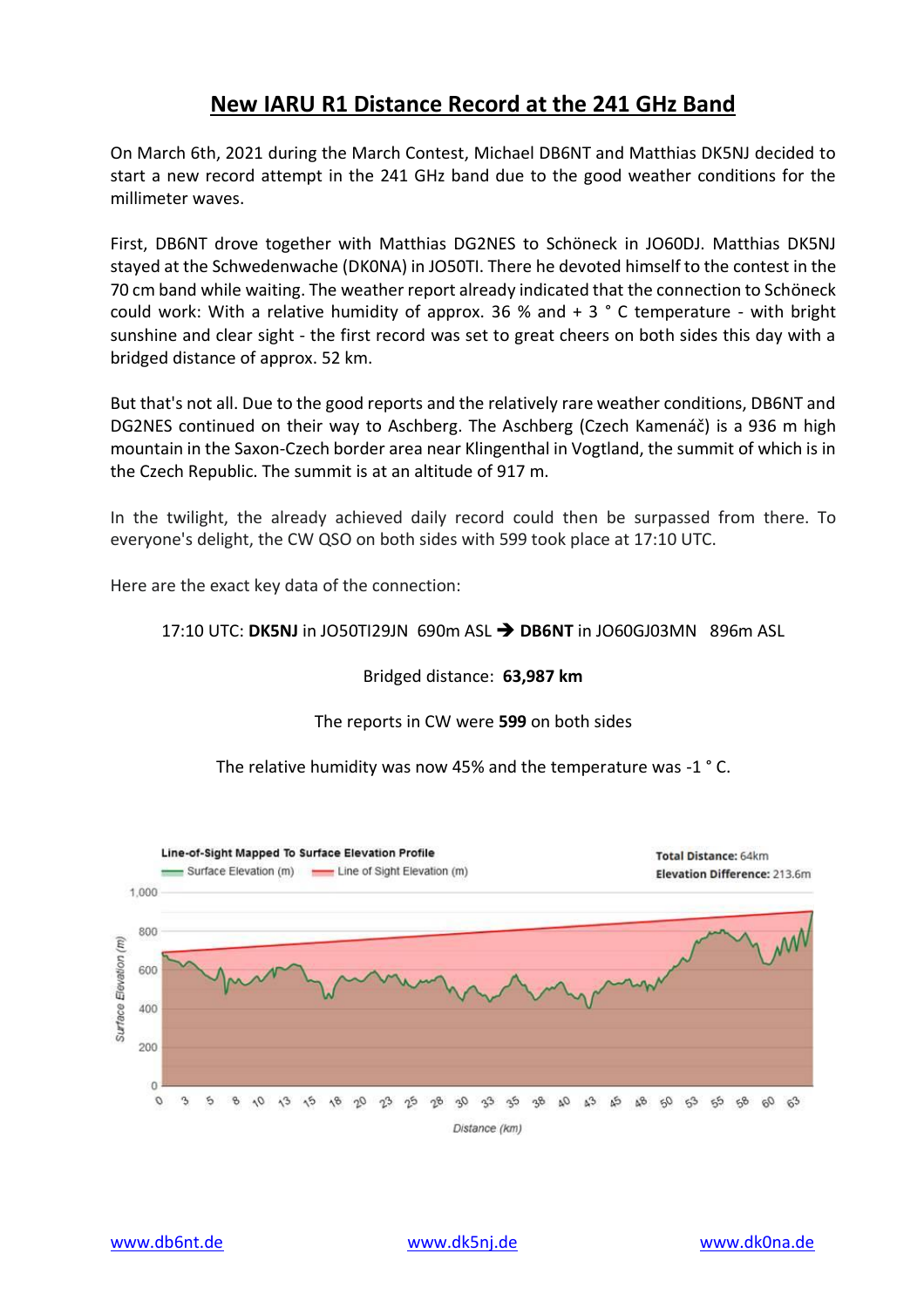Both receivers worked with a subharmonic mixer with 120 GHz LO frequency. The transmission power was 20 mW. 40 cm parabolic mirrors with a gain of 57 dB at a beam angle of less than 0.25 ° were used as antennas.

There was a line of sight and so the antennas could also be aligned using Rifle scopes. The signal strengths were about 30 dB above the noise so that 100 km would have been possible that day.



*View from the Aschberg JO60GJ03MN to the direction of Schwedenwache JO50TI29JN*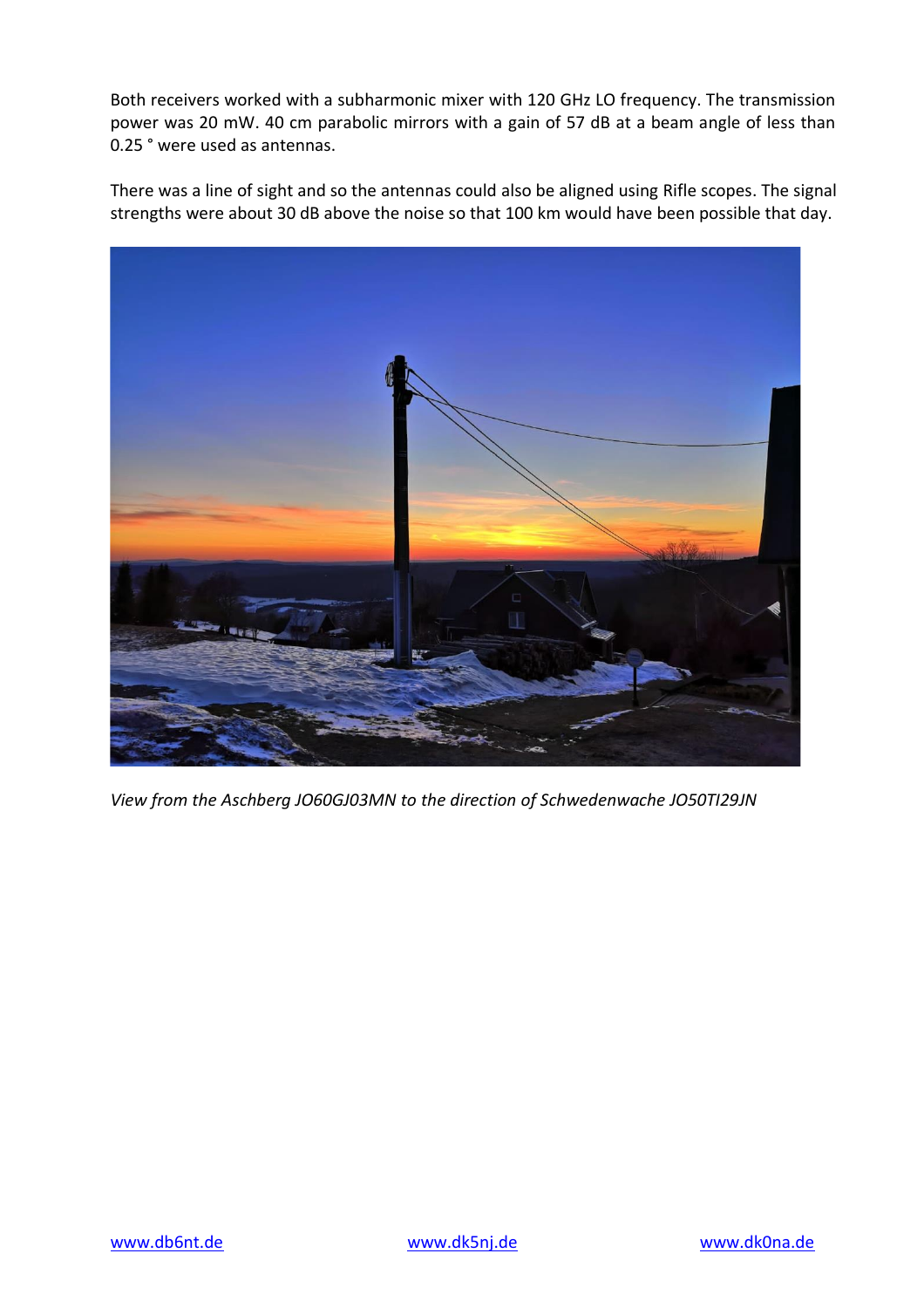

*Michael DB6NT in QSO with DK5NJ*



*Setup of DK5NJ at the Schwedenwache JO50TI (DK0NA)*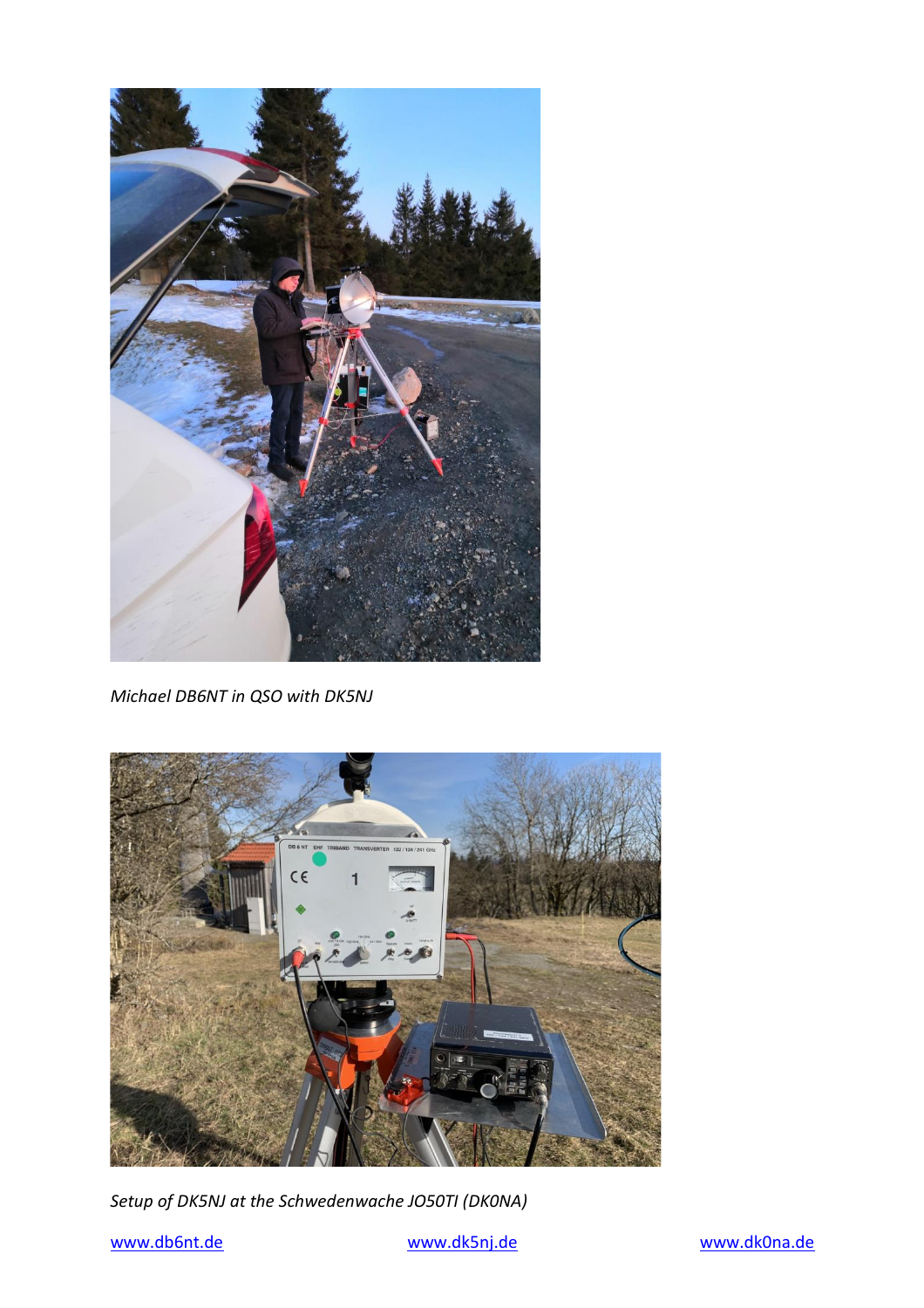

*Working condx with the new 241 GHz setup at DK5NJ (the Transverters for 122/136 GHz are also intended to be in this case but this project isn't finished yet)*



*On the left is the triband-rig 122/134/241 GHz at DK5NJ (Schwedenwache JO50TI) and on the right side the new tri-band-rig with only 241 GHz inside – up to now…*